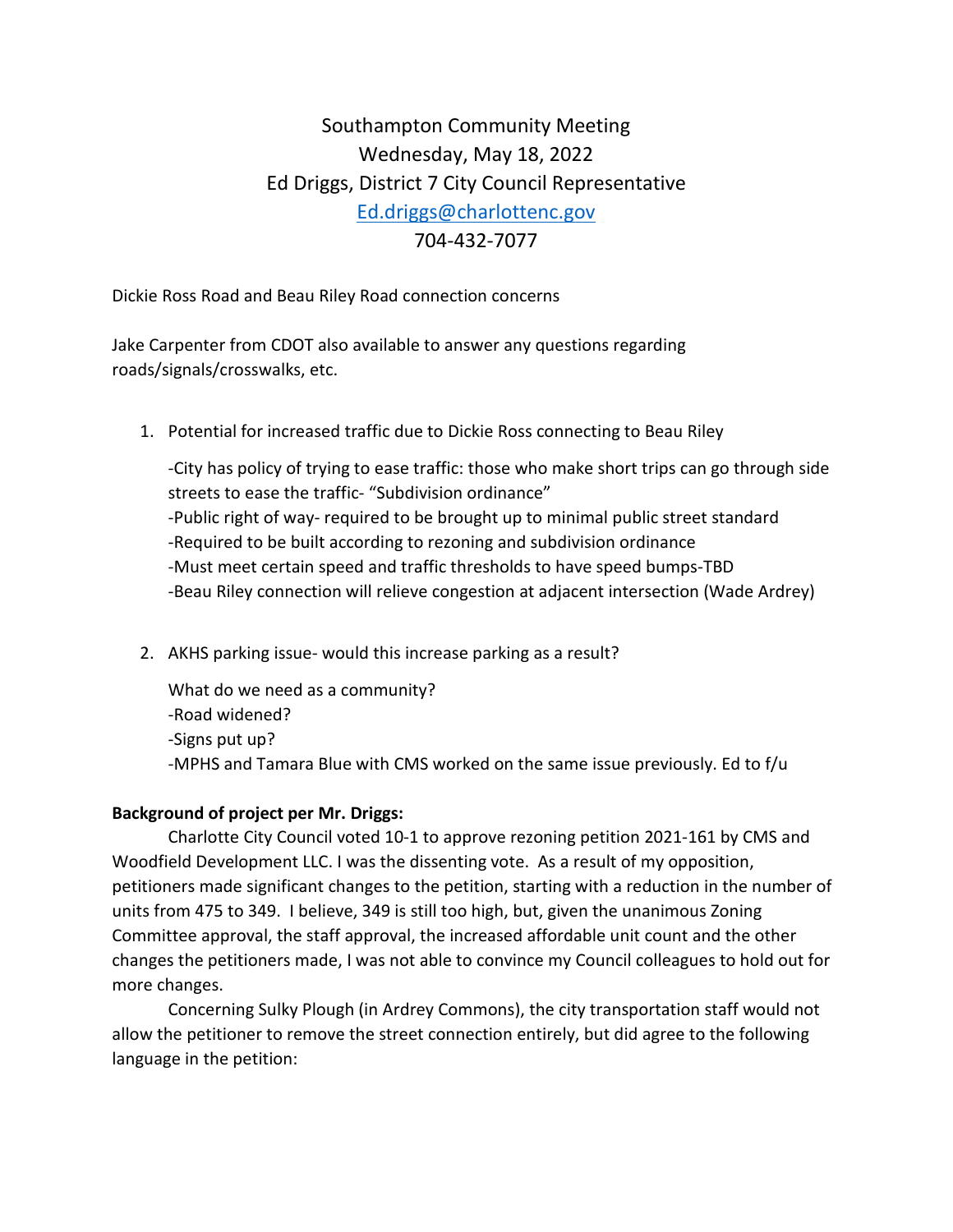"Shows a full street connection at Sulky Plough Rd on the site plan and provides an inset showing alternative design for a choker street connection or pedestrian only connection"

This leaves open the possibility of restricted (i.e pedestrian only) or no vehicle traffic at Sulky Plough.

On the plus side, the schools will now move ahead on schedule, the building height of the apartments has been reduced, various improvements were made to the site plan, and there will be a recreation center/greenway/walking trail.

## **Additional background info:**

Site was rezoned from residential- total of 37 acres 17 acres for ES (to the Right of Beau Riley) 20 acres for 340 homes (to the Left of Beau Riley to Wade Ardrey- apartments and townhomes) CMS said HS and ES would be delayed if residential improvements not approved Final plan is subject to change and be approved Hopefully apartment complex could ease the parking issue for AKHS Ardrey Kell Rd (state owned street) was on schedule to be widened sometime after 2030- but NCDOT says that project is underfunded, waiting on update this summer with new timeline- but will probably be 10 years to be approved. Gas tax revenue has gone down as well as funding, with material and labor costs increased.

3. Traffic light

Crosswalk will be integrated into traffic signal design- Crosswalk on each side of Beau Riley. Traffic at Wade Ardrey and Travis Gulch should improve with signalized intersection. There will be gaps in traffic to assist with getting out of the intersections. There will also be sidewalks along the new roads.

School to open August 2023

Distance behind homes on Scotland Hall- plan shows 37.5' buffer (see attached site plan)

When will the apartments be built? It will be in stages. 3-4 years to completion most likely

Police officer present? Most likely, yes. They are aware of opening and will assist with enforcement until new traffic pattern is more familiar with residents/commuters

Can they force the traffic pattern from ES back out the Ardrey Kell instead of into Southampton?

-Conversation with CMS (Sean Strain and BOE) as it is closer to opening (Ed can coordinate)